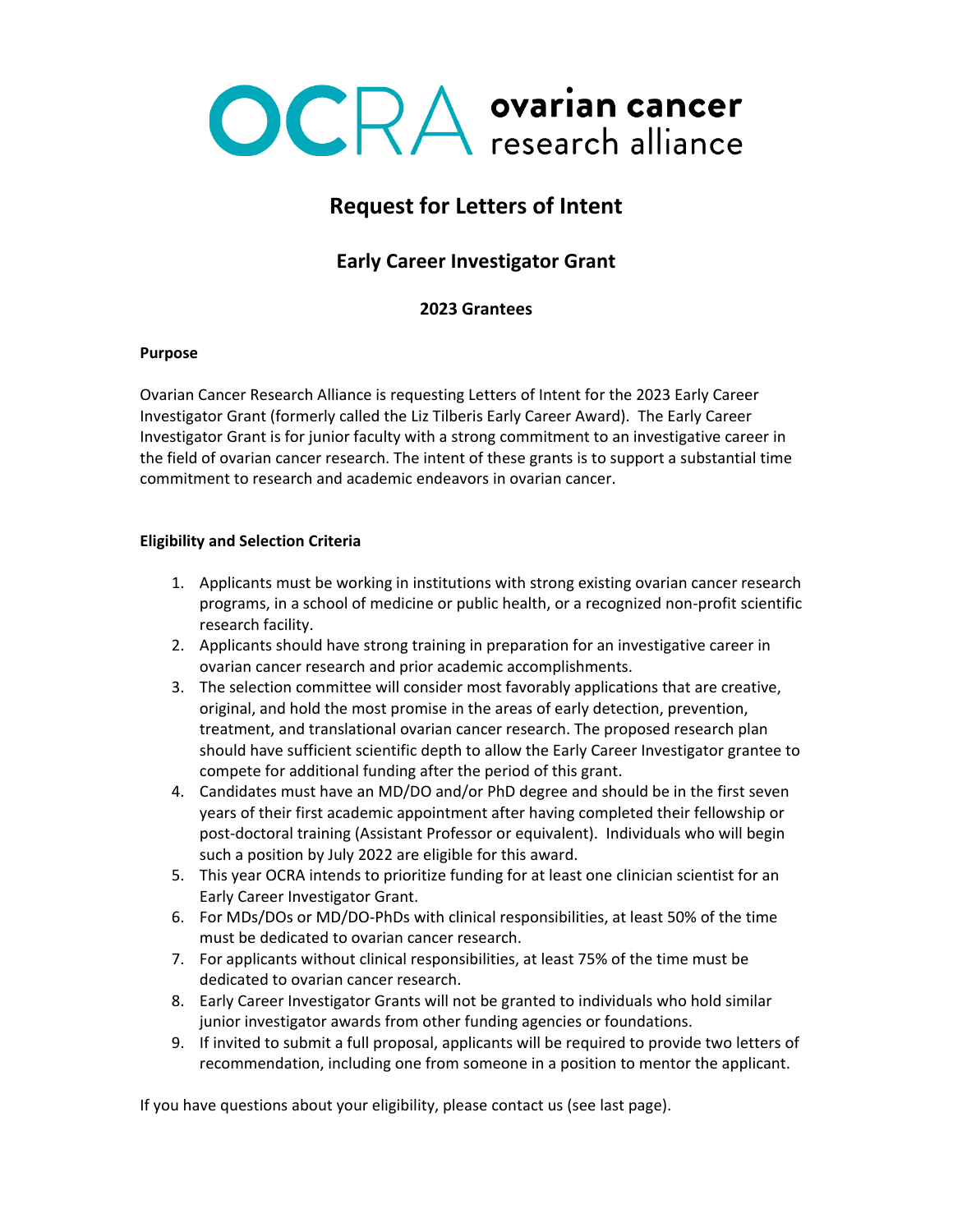#### **Terms of Award**

Each Early Career Investigator grantee will receive a three-year grant of up to \$150,000USD per year (\$450,000USD total). Grant recipients will be required to submit activation deliverables and annual progress reports (narrative and financial) throughout the grant cycle. Any publications or presentations of work resulting from this grant should acknowledge support from OCRA.

# **Selection Process**

Letters of Intent will be reviewed by the Ovarian Cancer Research Alliance's Scientific Advisory Committee (SAC), which is comprised of distinguished members of the medical, research and patient advocacy community from across the United States. The majority of LOIs will be triaged at this stage; only a fraction of those submitting LOIs will be invited to submit full proposals.

#### **Timeline**

The submission deadline for LOIs is 5:00pm ET on April 7, 2022. Late submissions and extension requests are not permitted. All applicants will be notified of their status in late May. For those selected to submit full proposals, full proposals will be due mid-June.

# **Application Process**

Letters of Intent must be submitted in English via the [proposalCENTRAL website](https://proposalcentral.com/GrantOpportunities.asp?GMID=99) [\(https://proposalcentral.com/GrantOpportunities.asp?GMID=99](https://proposalcentral.com/GrantOpportunities.asp?GMID=99)) by 5:00pm EST on April 7, 2022.

The proposalCENTRAL website is easy to use, and will lead you through the completion of the application. We recommend you log into the website soon, and familiarize yourself with the website as well as the required parts of the application.

The LOI will include basic contact information for the applicant, biosketch, as well as a scientific abstract of the proposed research project, which should be presented in 6,000 characters or less. No figures, references, appendices, budgets or letters of recommendation or collaboration are required or accepted at this stage. Approval for the care and use of animals in a laboratory setting will be verified at time of activation (do not include with LOI). Each candidate may submit only one LOI per cycle.

Answers to frequently asked questions about the application process are available online [here](file:///C:/Users/Natalie/Downloads/here) [\(https://ocrahope.org/research/for-grantees/grant-application-faq/\)](https://ocrahope.org/research/for-grantees/grant-application-faq/).

#### **Technical Support**